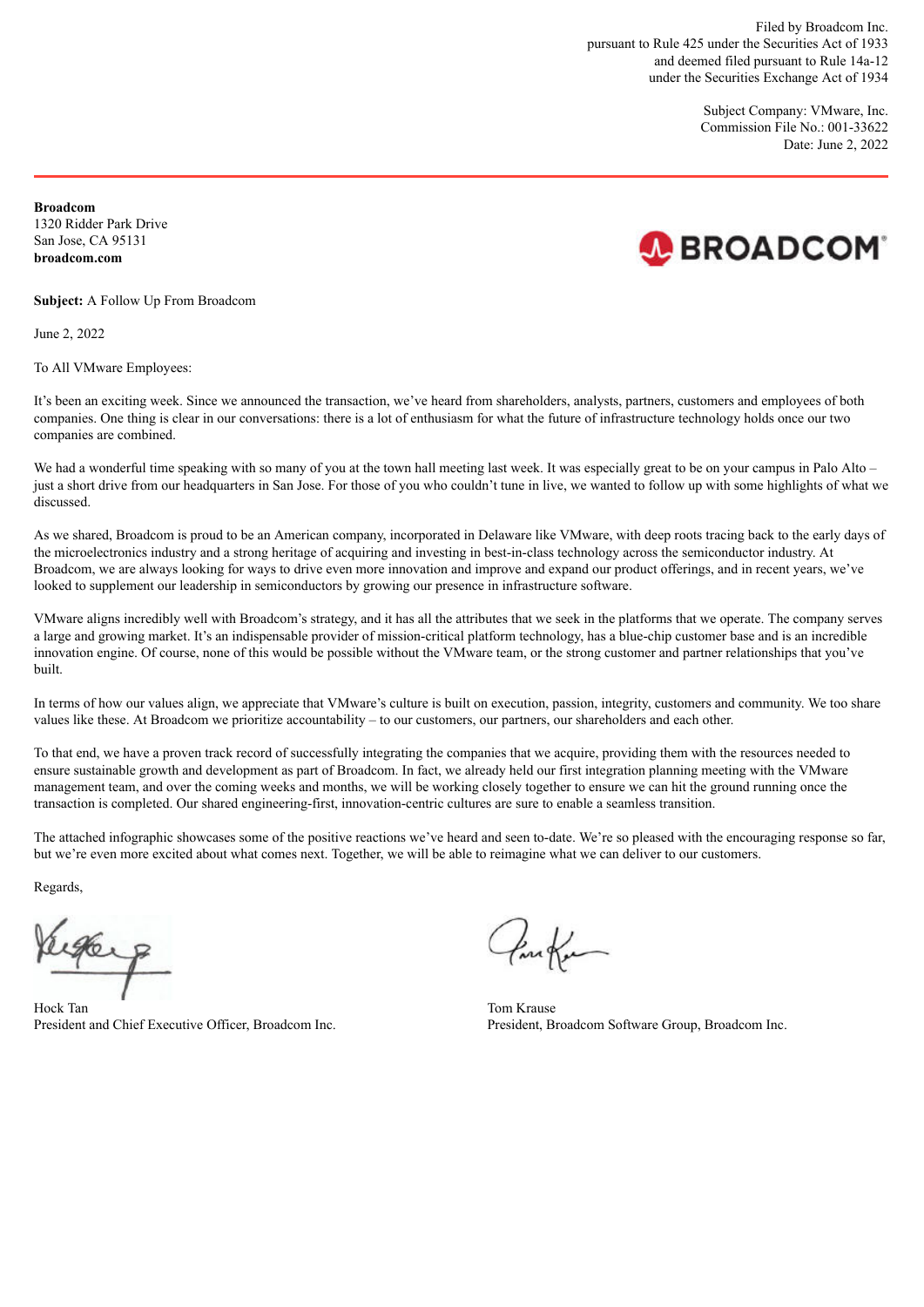

#### **Forward-Looking Statements**

This communication relates to a proposed business combination transaction between Broadcom Inc. ("Broadcom") and VMware, Inc. ("VMware"). This communication includes forward-looking statements within the meaning of Section 21E of the U.S. Securities Exchange Act of 1934, as amended, and Section 27A of the U.S. Securities Act of 1933, as amended. These forward-looking statements include but are not limited to statements that relate to the expected future business and financial performance, the anticipated benefits of the proposed transaction, the anticipated impact of the proposed transaction on the combined business, the expected amount and timing of the synergies from the proposed transaction, and the anticipated closing date of the proposed transaction. These forward-looking statements are identified by words such as "will," "expect," "believe," "anticipate," "estimate," "should," "intend," "plan," "potential," "predict," "project," "aim," and similar words or phrases. These forward-looking statements are based on current expectations and beliefs of Broadcom management and current market trends and conditions.

These forward-looking statements involve risks and uncertainties that are outside Broadcom's control and may cause actual results to differ materially from those contained in forward-looking statements, including but not limited to: the effect of the proposed transaction on our ability to maintain relationships with customers, suppliers and other business partners or operating results and business; the ability to implement plans, forecasts and other expectations with respect to the business after the completion of the proposed transaction and realize expected synergies; business disruption following the proposed transaction; difficulties in retaining and hiring key personnel and employees due to the proposed transaction and business combination; the satisfaction of the conditions precedent to consummation of the proposed transaction, including the ability to secure regulatory approvals on the terms expected, at all or in a timely manner; significant indebtedness, including indebtedness incurred in connection with the proposed transaction, and the need to generate sufficient cash flows to service and repay such debt; the disruption of current plans and operations; the outcome of any legal proceedings related to the transaction; the ability to consummate the proposed transaction on a timely basis or at all; the ability to successfully integrate VMware's operations; the ability to implement plans, forecasts and other expectations with respect to the business after the completion of the proposed transaction and realize synergies; the impact of public health crises, such as pandemics (including COVID-19) and epidemics and any related company or government policies and actions to protect the health and safety of individuals or government policies or actions to maintain the functioning of national or global economies and markets; global political and economic conditions, including rising interest rates, the impact of inflation and challenges in manufacturing and the global supply chain; and other events and trends on a national, regional and global scale, including the cyclicality in the semiconductor industry and other target markets and those of a political, economic, business, competitive and regulatory nature.

These risks, as well as other risks related to the proposed transaction, will be included in the registration statement on Form S-4 and proxy statement/prospectus that will be filed with the Securities and Exchange Commission ("SEC") in connection with the proposed transaction. While the list of factors presented here is, and the list of factors to be presented in the registration statement on Form S-4 are, considered representative, no such list should be considered to be a complete statement of all potential risks and uncertainties. For additional information about other factors that could cause actual results to differ materially from those described in the forward-looking statements, please refer to Broadcom's and VMware's respective periodic reports and other filings with the SEC, including the risk factors identified in Broadcom's and VMware's most recent Quarterly Reports on Form 10-Q and Annual Reports on Form 10-K. The forward-looking statements included in this communication are made only as of the date hereof. Neither Broadcom nor VMware undertakes any obligation to update any forward-looking statements to reflect subsequent events or circumstances, except as required by law.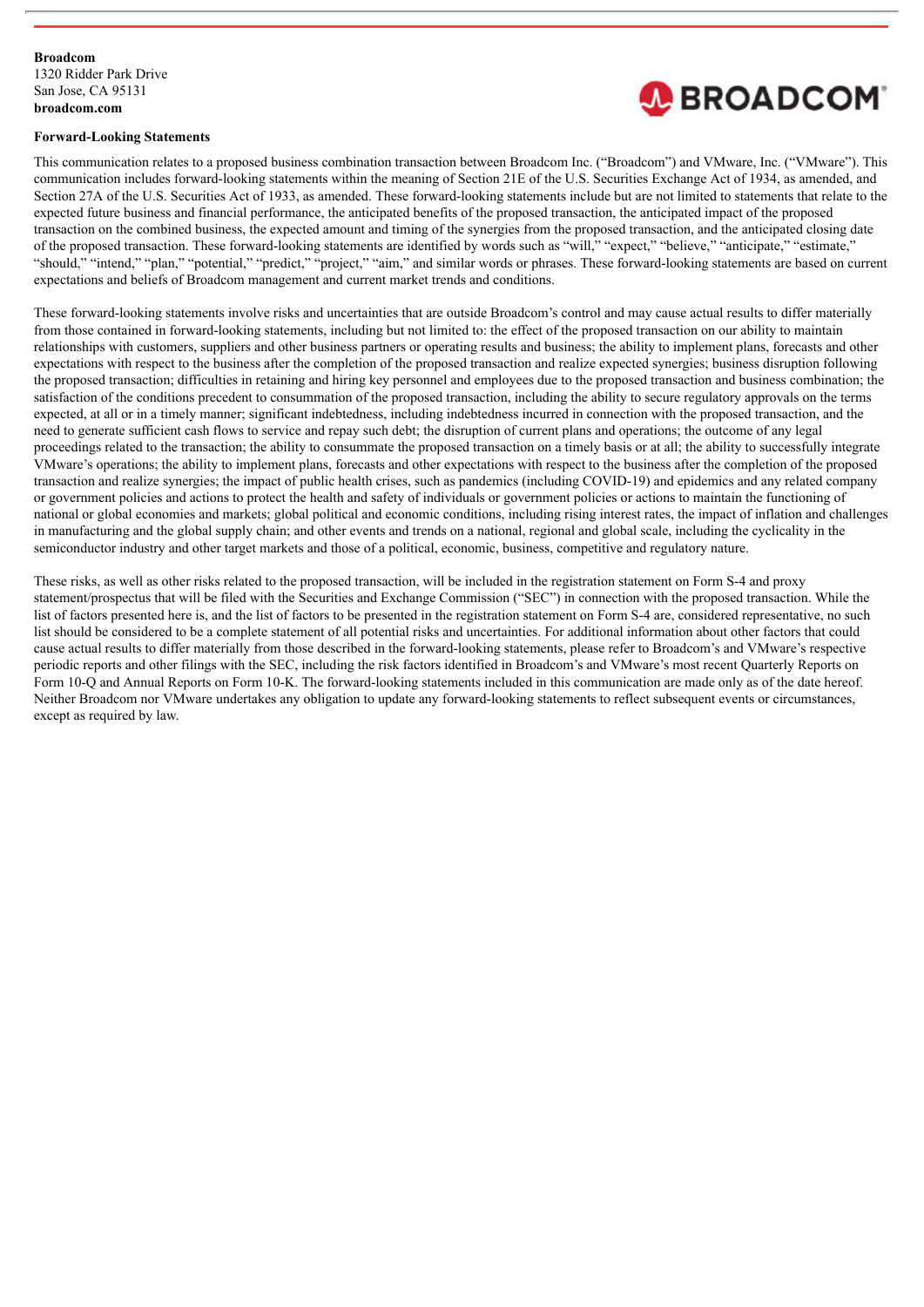

#### **No Offer or Solicitation**

This communication is not intended to and shall not constitute an offer to buy or sell or the solicitation of an offer to buy or sell any securities, or a solicitation of any vote or approval, nor shall there be any sale of securities in any jurisdiction in which such offer, solicitation or sale would be unlawful prior to registration or qualification under the securities laws of any such jurisdiction. No offering of securities shall be made, except by means of a prospectus meeting the requirements of Section 10 of the U.S. Securities Act of 1933, as amended.

#### **Additional Information about the Transaction and Where to Find It**

In connection with the proposed transaction, Broadcom intends to file with the SEC a registration statement on Form S-4 that will include a proxy statement of VMware and that also constitutes a prospectus of Broadcom. Each of Broadcom and VMware may also file other relevant documents with the SEC regarding the proposed transaction. This document is not a substitute for the proxy statement/prospectus or registration statement or any other document that Broadcom or VMware may file with the SEC. The definitive proxy statement/prospectus (if and when available) will be mailed to stockholders of VMware. INVESTORS AND SECURITY HOLDERS ARE URGED TO READ THE REGISTRATION STATEMENT, PROXY STATEMENT/PROSPECTUS AND ANY OTHER RELEVANT DOCUMENTS THAT MAY BE FILED WITH THE SEC, AS WELL AS ANY AMENDMENTS OR SUPPLEMENTS TO THESE DOCUMENTS, CAREFULLY AND IN THEIR ENTIRETY IF AND WHEN THEY BECOME AVAILABLE BECAUSE THEY CONTAIN OR WILL CONTAIN IMPORTANT INFORMATION ABOUT THE PROPOSED TRANSACTION. Investors and security holders will be able to obtain free copies of the registration statement and proxy statement/prospectus (if and when available) and other documents containing important information about Broadcom, VMware and the proposed transaction, once such documents are filed with the SEC through the website maintained by the SEC at http://www.sec.gov. Copies of the documents filed with the SEC by Broadcom will be available free of charge on Broadcom's website at https://investors.broadcom.com/. Copies of the documents filed with the SEC by VMware will be available free of charge on VMware's website at ir.vmware.com.

#### **Participants in the Solicitation**

Broadcom, VMware and certain of their respective directors and executive officers may be deemed to be participants in the solicitation of proxies in respect of the proposed transaction. Information about the directors and executive officers of Broadcom, including a description of their direct or indirect interests, by security holdings or otherwise, is set forth in Broadcom's proxy statement for its 2022 Annual Meeting of Stockholders, which was filed with the SEC on February 18, 2022, and Broadcom's Annual Report on Form 10-K for the fiscal year ended October 31, 2021, which was filed with the SEC on December 17, 2021. Information about the directors and executive officers of VMware, including a description of their direct or indirect interests, by security holdings or otherwise, is set forth in VMware's proxy statement for its 2022 Annual Meeting of Stockholders, which was filed with the SEC on May 27, 2022, VMware's Annual Report on Form 10-K for the fiscal year ended January 28, 2022, which was filed with the SEC on March 24, 2022, a Form 8-K filed by VMware on April 22, 2022 and a Form 8-K filed by VMware on May 2, 2022. Other information regarding the participants in the proxy solicitations and a description of their direct and indirect interests, by security holdings or otherwise, will be contained in the proxy statement/prospectus and other relevant materials to be filed with the SEC regarding the proposed transaction when such materials become available. Investors should read the proxy statement/prospectus carefully when it becomes available before making any voting or investment decisions. You may obtain free copies of these documents from Broadcom or VMware using the sources indicated above.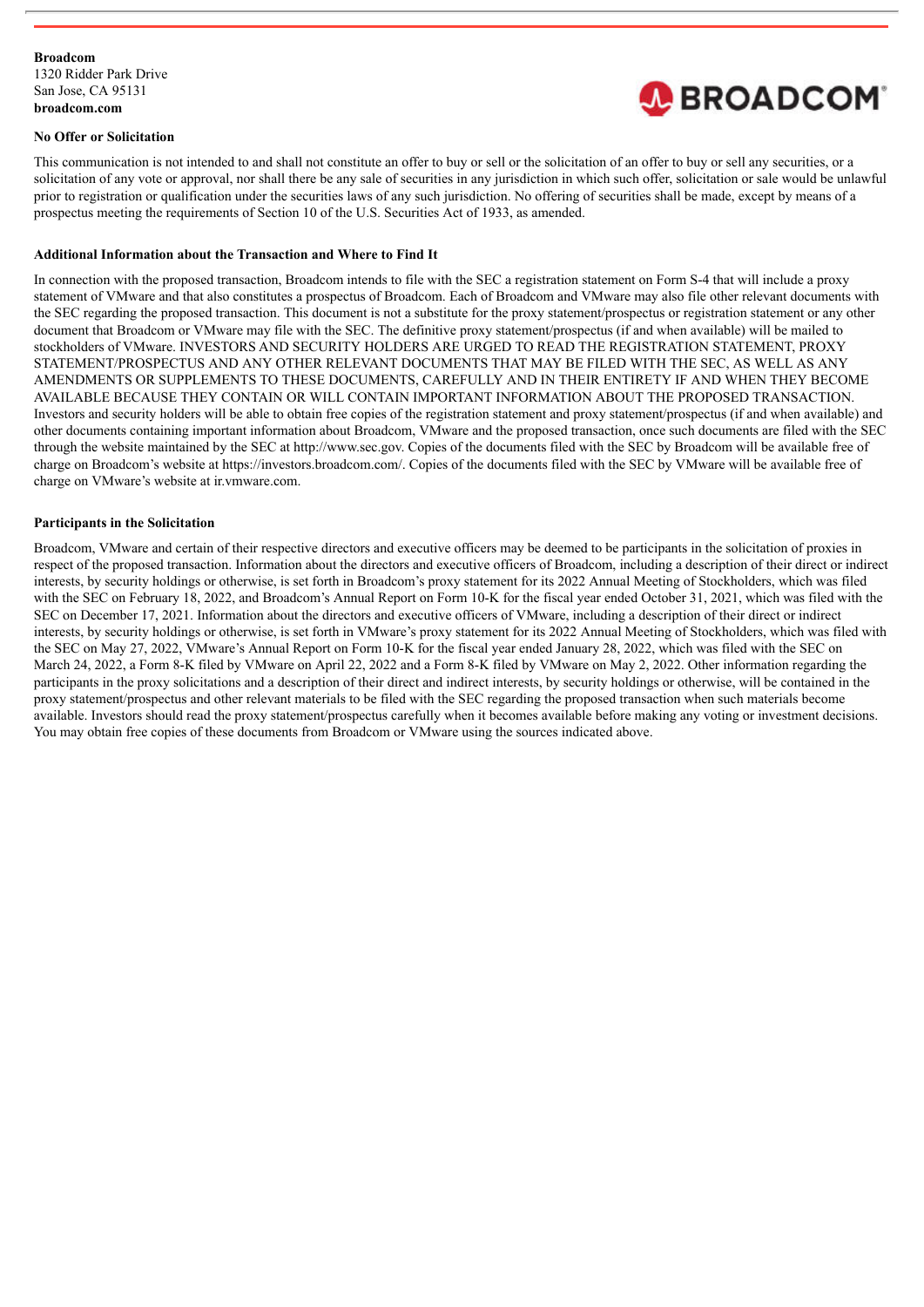٠

匫

′

ಕ್ತಿ

### A GREAT START TO AN EXCITING NEW CHAPTER

The Broadcom and VMware leadership teams spent the past week connecting with employees, customers, partners, and shareholders of both companies. There's clearly a lot of enthusiasm about this combination<br>and its impact on

#### **Headlines Across the Media Landscape**

#### **Bloomberg**

"VMware bolsters Broadcom's<br>software offerings -- a key part of<br>Tan's strategy in recent years."

#### THE WALL STREET JOURNAL

"Its integration with the large cloud<br>platforms has put VMware in a position<br>to be a partner for organizations<br>moving data from their private data<br>consters to the cloud. VMware has<br>also become an important player<br>in the mu pricing and service."

# "The resulting combination of chip<br>company and software maker would<br>be one of the most important suppliers<br>of technology to the cloud computing<br>market."

The New York Times

 $\mathbf{FT}$  FINANCIAL TIMES 

# Tronomia "A chipmaker buying a software firm<br>may seem strange. But Broadcom<br>has done the same thing in the past<br>with striking success."

**JE CNBC** 



#### **Better Possibilities for Partners + Customers**

"By having more strong players and hybrid cloud, it accelerates growth and will lower prices over time. It's procompetitive, not anticompetitive.

-Marty Wolf, Managing Partner at Martinwolf

#### **Recognition from Financial and Industry Analysts**



 $\fbox{\parbox{0.9\textwidth}{\begin{minipage}[t]{0.9\textwidth}\begin{itemize} {\bf O}-{\bf W} & \mbox{\textwidth}{\begin{minipage}[t]{0.9\textwidth}\begin{itemize} {\bf O}-{\bf W} & \mbox{\textwidth}{\begin{minipage}[t]{0.9\textwidth}\begin{itemize} {\bf O}-{\bf W} & \mbox{\textwidth{th}} \\ {\bf O} & {\bf W} & \mbox{\textwidth{th}} \end{itemize} } \end{itemize} }} \end{itemize} }} \end{itemize} } \begin{minipage}[t]{0.9\textwidth}\begin{itemize} {\bf O} & \mbox{\textwidth{th}} \\ {\bf O} & {\bf W} &$ integration," \$.26.22

#### **EVERCORE**

"Strategically, we believe the VMW acquisition makes sense,<br>as AVGO is acquiring a high-quality franchise asset while<br>bolstering its Software platform (Software moving to -SO% of<br>overall revenues upon close): "\$.26.22



## **RAYMOND, JAMES**

"The acquisition belisters AVGO's software ambitions and<br>strengthens its exposure to the hybrid cloud market." \$.26.22

#### **E** eERNSTEN

"We have long been fans of Broadcom's M&A strategy, and<br>believe the deal can continue to drive the oompany's operating<br>metrics higher, while also providing further diversification and<br>helping to offset potential semi cycle

#### **CO** Presencit: 55P Global

"Broadcom's rebranding shows that it will (rightly) position<br>Vihware as its flagship software offering, and work hard to<br>maintain the unit's identity." \$.26.22



NOTE: Permission to use quotes and logos neither sought nor obtained<br>1. Social media engagements, including comments, shares and likes, of Broadcom and VMware during the first week following annou